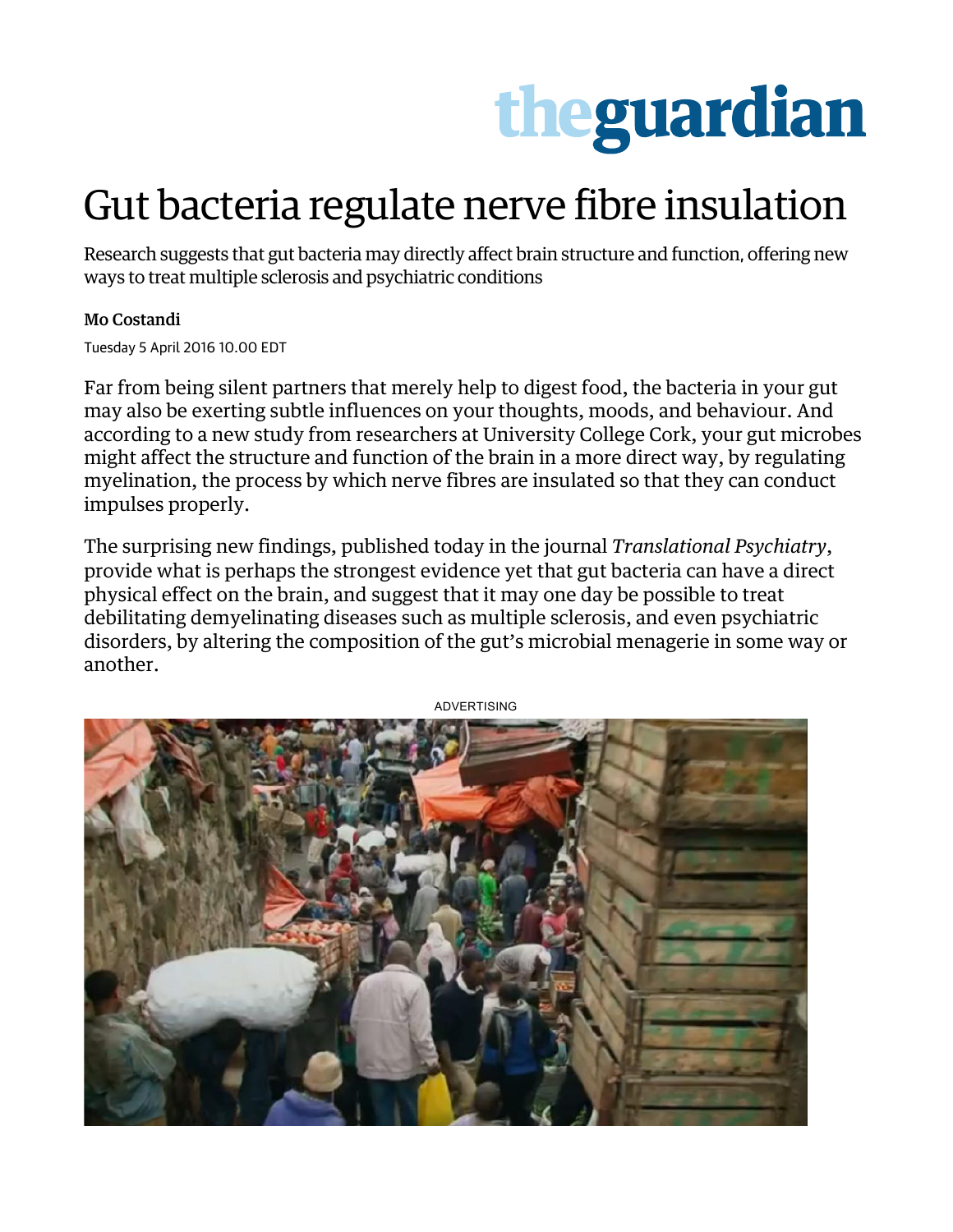Gut microbe research has exploded in the past 10 years, and in that time, it has become increasingly clear that there is a two-way line of communication between gut bacteria and the brain. The human gut microbiome seems to play important roles in health and disease, and alterations in its composition have been implicated in a wide range of neurological and psychiatric conditions, including autism, chronic pain, depression, and Parkinson's Disease, although the links still remain somewhat tenuous.

John Cryan and Gerard Clarke of the APC Microbiome Institute are particularly interested in how gut bacteria might influence the brain structures involved in anxietylike behaviours. Last year, they published evidence that germ-free mice, which are completely devoid of gut bacteria, exhibit altered gene expression in the amygdala, a small, almond-shaped brain structure that is critical regulating emotions and social behaviour. The animals were reared in highly sterile conditions, so that bacteria cannot colonise their guts after birth – as a result certain genes involved in neuronal function appear to more active in their brains compared to those of normal mice.

Following up on these earlier findings, Cryan and Clarke decided to systematically analyse how gut microbes might affect the activity of genes in other parts of the brain. In their latest study, which was led by Ph.D. student Alan Hoban, the researchers used RNA sequencing technology to examine gene expression in the prefrontal cortex, which plays a key role in executive functions such as planning and decision-making, and also in processing emotional information, by exercising 'top-down' control over the amygdala and other sub-cortical brain structures.

Using the same approach taken in their previous study, the researchers compared gene expression levels in the germ-free mice to that seen in normal animals. They identified approximately 90 genes that are differentially expressed in the germ-free animals and, to their surprise, they found that a handful of them are well known to be involved in myelination, and appear to be far more active in the prefrontal cortex of germ-free mice compared to that of normal animals. Some of the genes they identified encode proteins that form structural components of myelin, while others play a regulatory role in myelin formation.

Intrigued by their results, the researchers went on to dissect the animals' brains, and used an electron microscope to examine tissue from the prefrontal cortex closely. This revealed that the differences in gene expression were associated with observable anatomical differences, with nerve fibres in the prefrontal cortex of the germ-free animals having thicker myelin sheaths than those in the normal animals.

Importantly, the researchers found that these effects were far bigger in male mice than than in females, and that they could be partly reversed by introducing gut bacteria into the germ-free mice after they had been weaned.

Myelin is a fatty substance which wraps itself around nerve fibres, preventing leakage of electrical current and facilitating the conductance of nervous impulse. In the brain, it is produced by specialised glial cells called oligodendrocytes, each of which has a small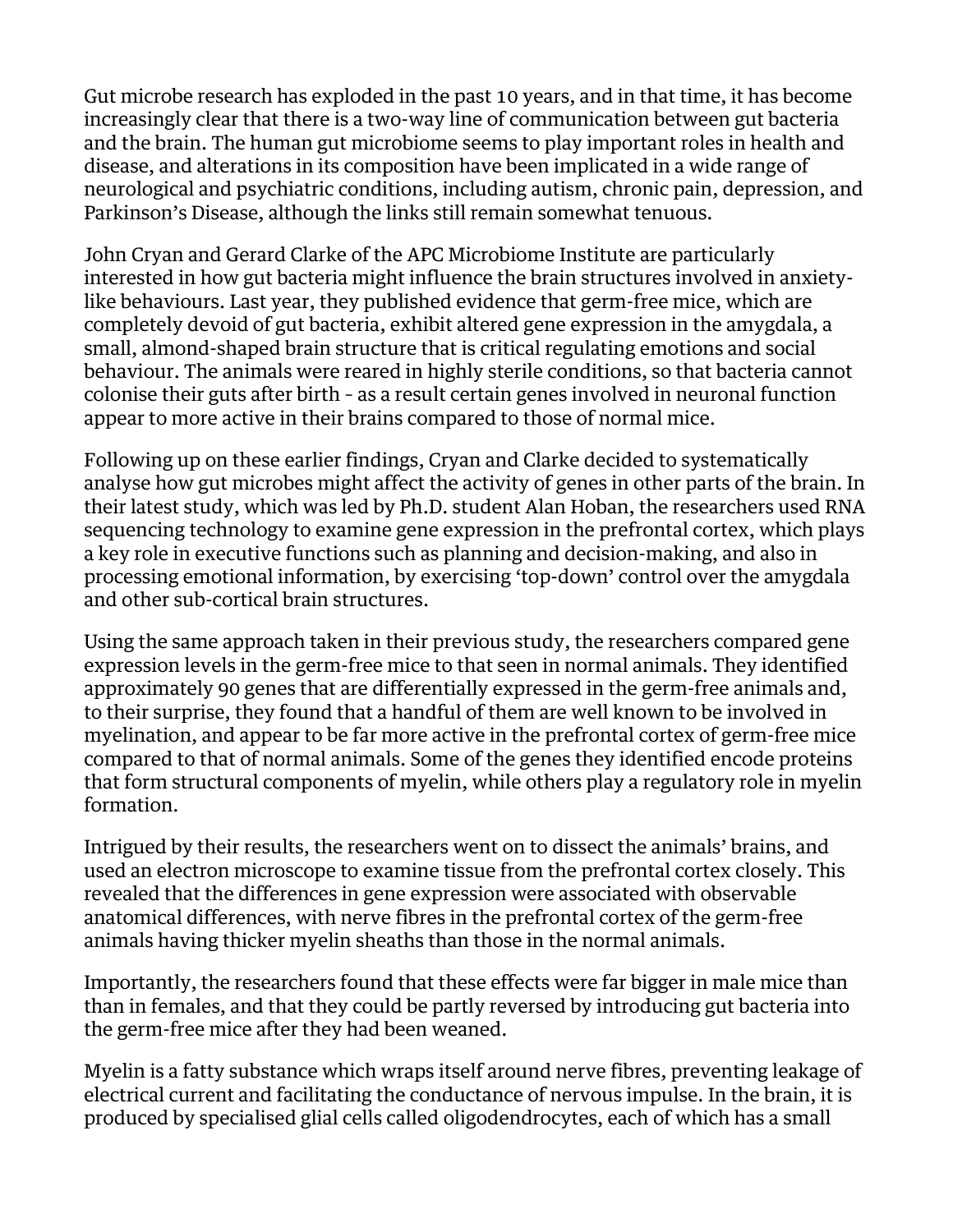number of branches that form a flat sheet of myelin and wrap around a short segment of an axon. Individual axonal fibres are therefore ensheathed by short segments of myelin from many different oligodendrocytes. When a nerve cell fires, its electrical impulses jump between the gaps in the myelin sheath, and this hastens their propagation along the length of the fibre.

The process of myelination, by which myelin is formed and laid down around axons, is crucial for development and maturation of the brain. During adolescence, the brain undergoes a protracted period of heightened neural plasticity, during which large numbers of synapses are eliminated in the prefrontal cortex, and a wave of myelination sweeps across this part of the brain. These processes refine the circuitry in the prefrontal cortex, and increase its connectivity to other brain regions. The increased plasticity make adolescents more susceptible to risky behaviour and mental health conditions such as schizophrenia, however.

Myelination is also critical for normal, everyday functioning of the brain. Myelin increases a nerve fibre's conduction velocity by up to a hundred times, and so when it breaks down, the consequences can be devastating. In multiple sclerosis, for example, break down of myelin in the brain and spinal cord can lead to difficulty with vision and movement, and in severe cases to complete blindness and paralysis.

"We've unlocked a process that puts the brakes on myelin formation in the prefrontal cortex," says Cryan, "and to our knowledge this is the first study showing a clear relationship between the microbiome and myelination in the brain." The new findings could, therefore, eventually lead to novel treatments for multiple sclerosis and other demyelinating diseases, based on prebiotics, probiotics, or even fecal transplants, all of which could potentially be used to adjust the exact composition of microbes in the gut.

The results have wider implications, though. There is growing evidence that the distribution of myelin in the brain can be modified in response to experience, and Cryan points to a 2012 study showing that social isolation impairs myelination in the prefrontal cortex of adult mice. The new findings therefore offer tantalizing clues about how gut bacteria might regulate brain plasticity in response to isolation and other social factors or environmental stimuli.

Other recent work shows that gut microbes control the maturation and function of microglia, the immune cells that eliminate unwanted synapses in the brain; it is, therefore, tempting to speculate that age-related changes to gut microbe composition might regulate myelination and synaptic pruning in adolescence and could, therefore, contribute to cognitive development. Learning more about the relationship between gut microbes and the brain could therefore help researchers to understand the brain changes that occur during adolescence.

"This is an exciting new paper [which marks] an important step forward in research on the gut-brain axis," says microbiologist Elisabeth Bik of Stanford University. "Although we have to be careful in extrapolating the findings to humans, it provides convincing